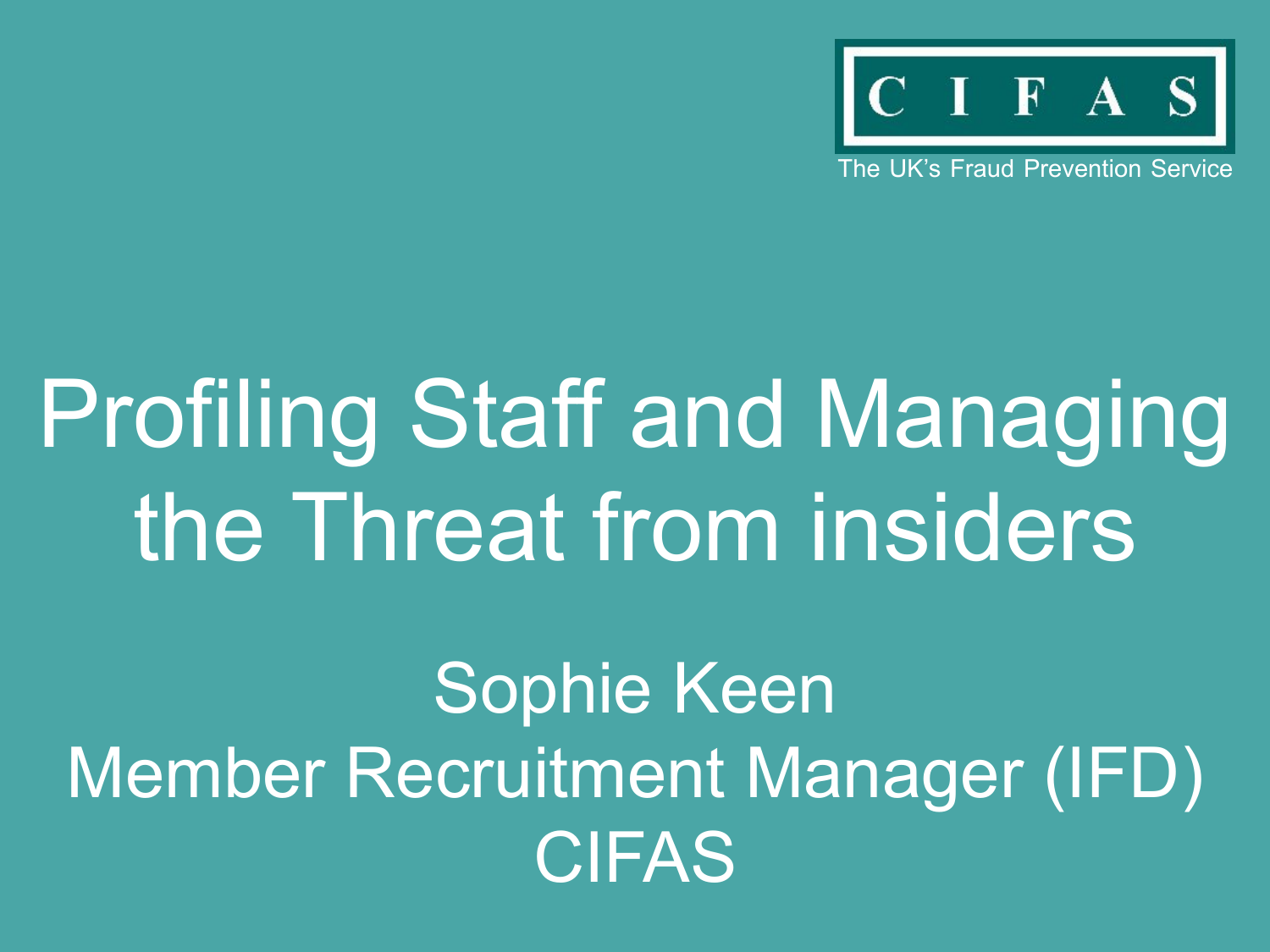



#### Profiling

- Different perspectives of who your typical fraudster is.
- What cases of internal fraud have been reported to us in the last year:
	- $\triangleright$  The types of internal fraud being committed
	- $\triangleright$  Demographic of those committing fraud internally
	- $\triangleright$  Identifying, Reporting and Convicting

#### Managing the treat

Best practice and steps that can be taken to help combat the risk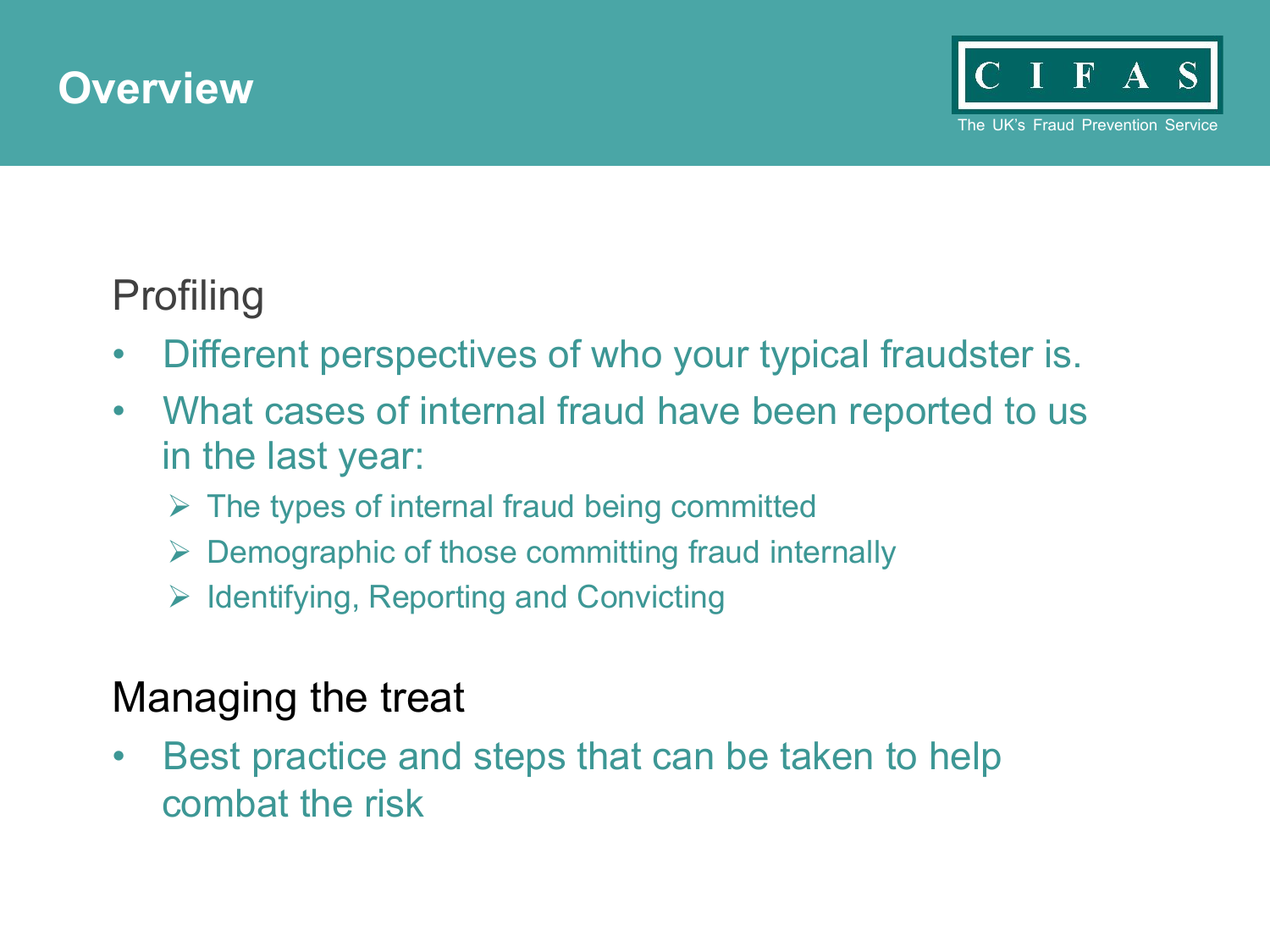#### • KPMG- Global Profiles of the Fraudster

- 36-55 years old,
- Senior management
- Over 6 years service

# • Pwc- Global Economic Crime Survey

- 31-50 years old, male
- Junior members of staff
- Less than 5 years service

# **ACFE- Global Fraud Survey**

- 31-45 years old, male
- Management
- Between 1 and 5 years service

**Profile of a fraudster** 







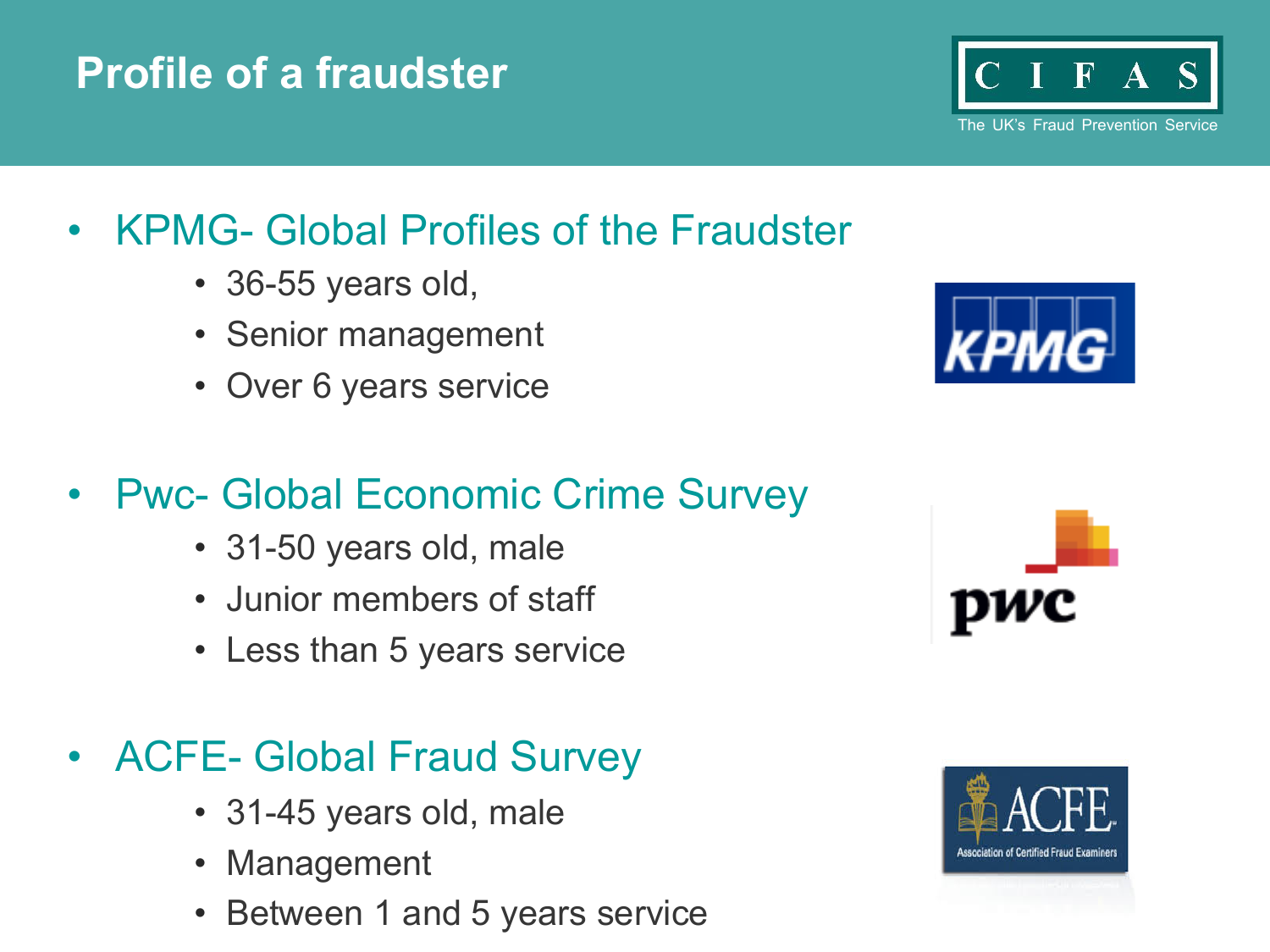#### **Employee Fraudscape**



- Cases filed to the CIFAS Internal Fraud Database
- Breakdown of the fraud types
- Demographic of those filed
- The identification, reporting and convictions of the cases

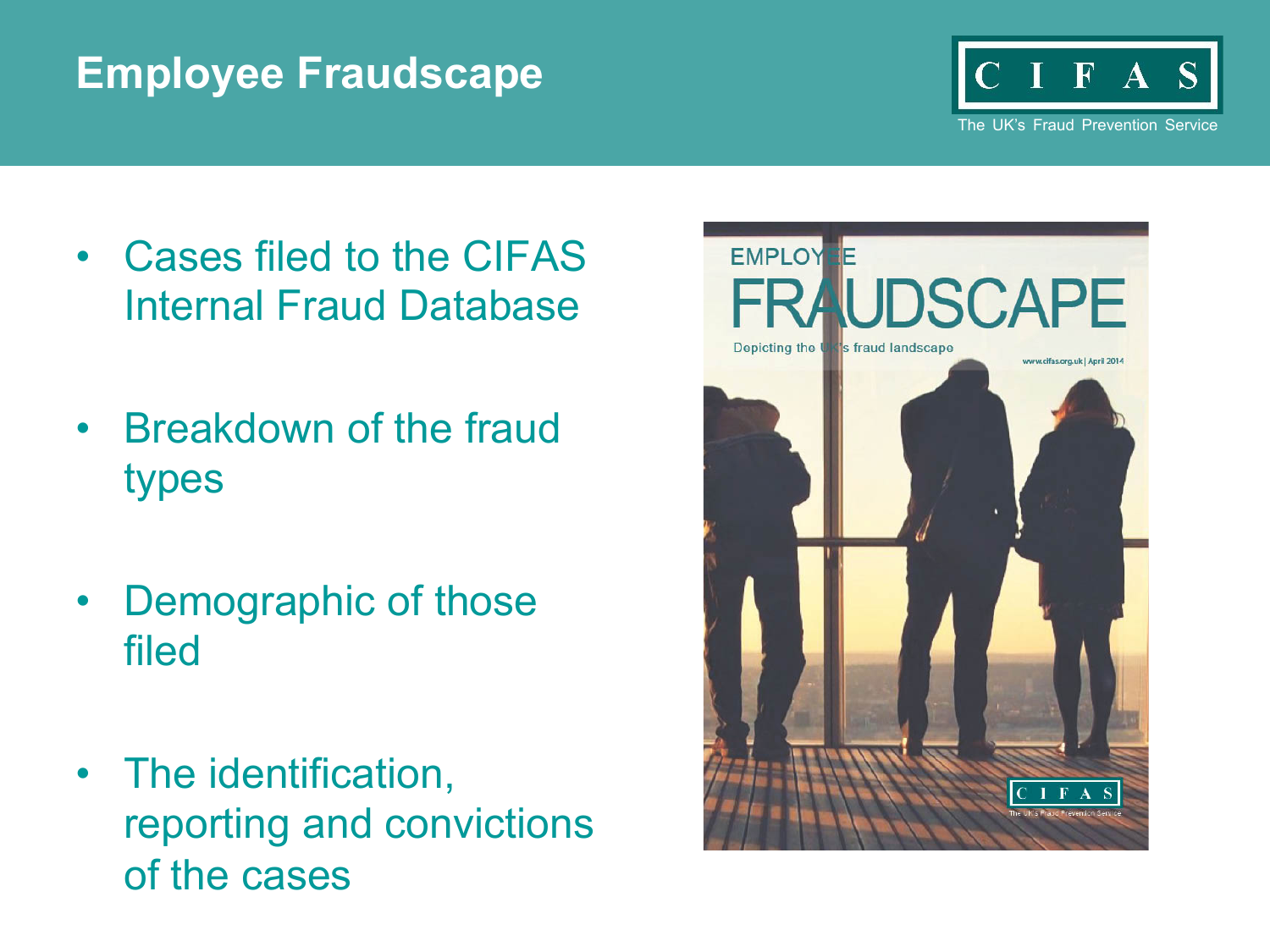#### **Total Internal Fraud Cases recorded on the IFD 2011-2013**



The UK's Fraud Prevention Service

#### 260+ organisations 638 cases ▲ 18%





Total Internal Fraud cases recorded to the Internal Fraud Database 2011-2013

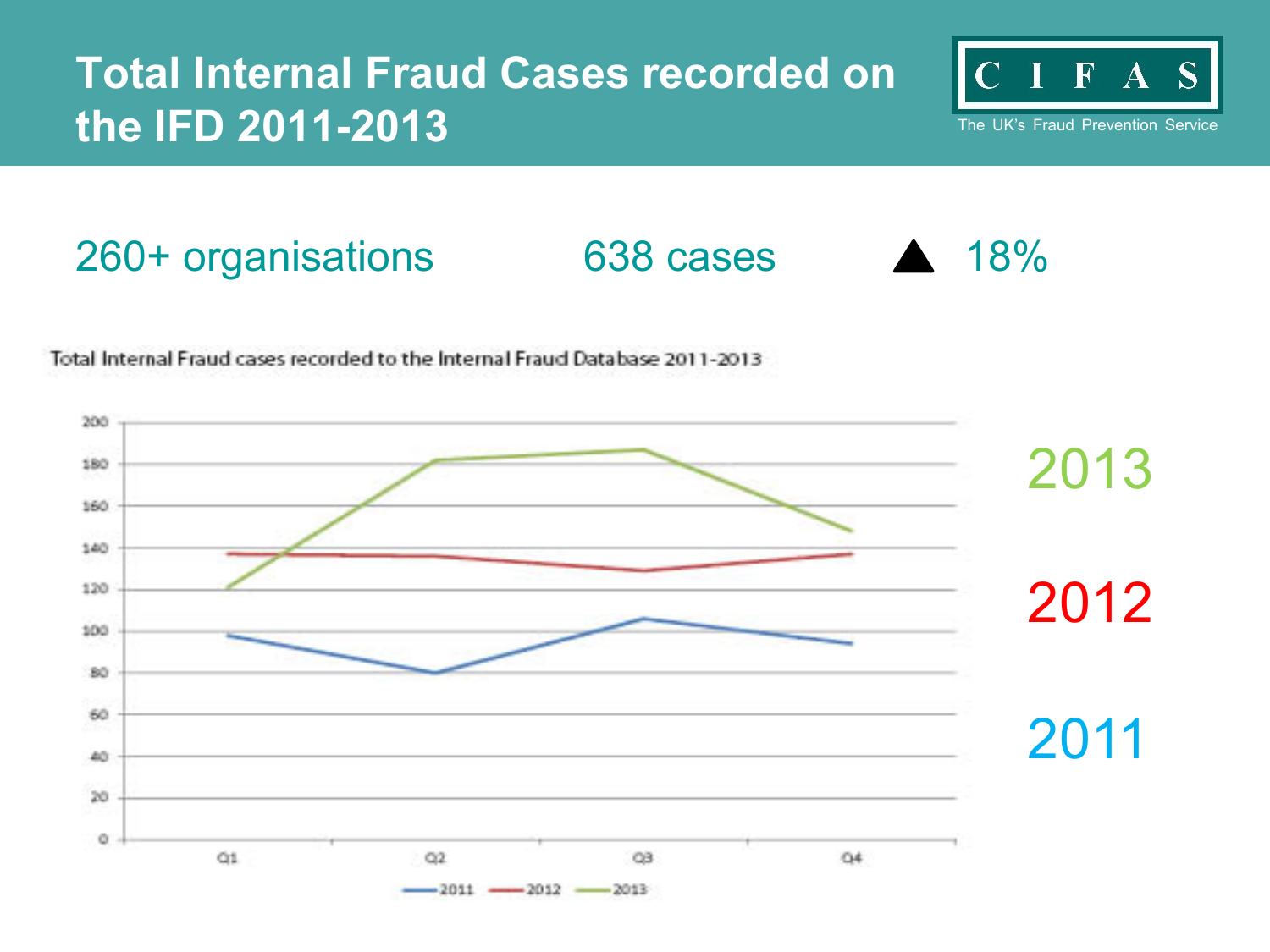

| <b>Internal Fraud Type</b>                           | 2012 | 2013 | % Change   |
|------------------------------------------------------|------|------|------------|
| <b>Account Fraud</b>                                 | 55   | 46   | $-16.4%$   |
| <b>Dishonest Actions</b>                             | 268  | 254  | $-5.1\%$   |
| Employment application fraud -<br>Successful         | 34   | 31   | $-8.8%$    |
| Employment application fraud -<br>Unsuccessful       | 171  | 293  | $+71.3%$   |
| Unauthorised disclosure of<br>commercial information | 2    | 4    | $+100.0\%$ |
| Unauthorised disclosure of<br>personal information   | 46   | 48   | $+4.3%$    |
| <b>Total Cases</b>                                   | 539  | 638  | $+18.4%$   |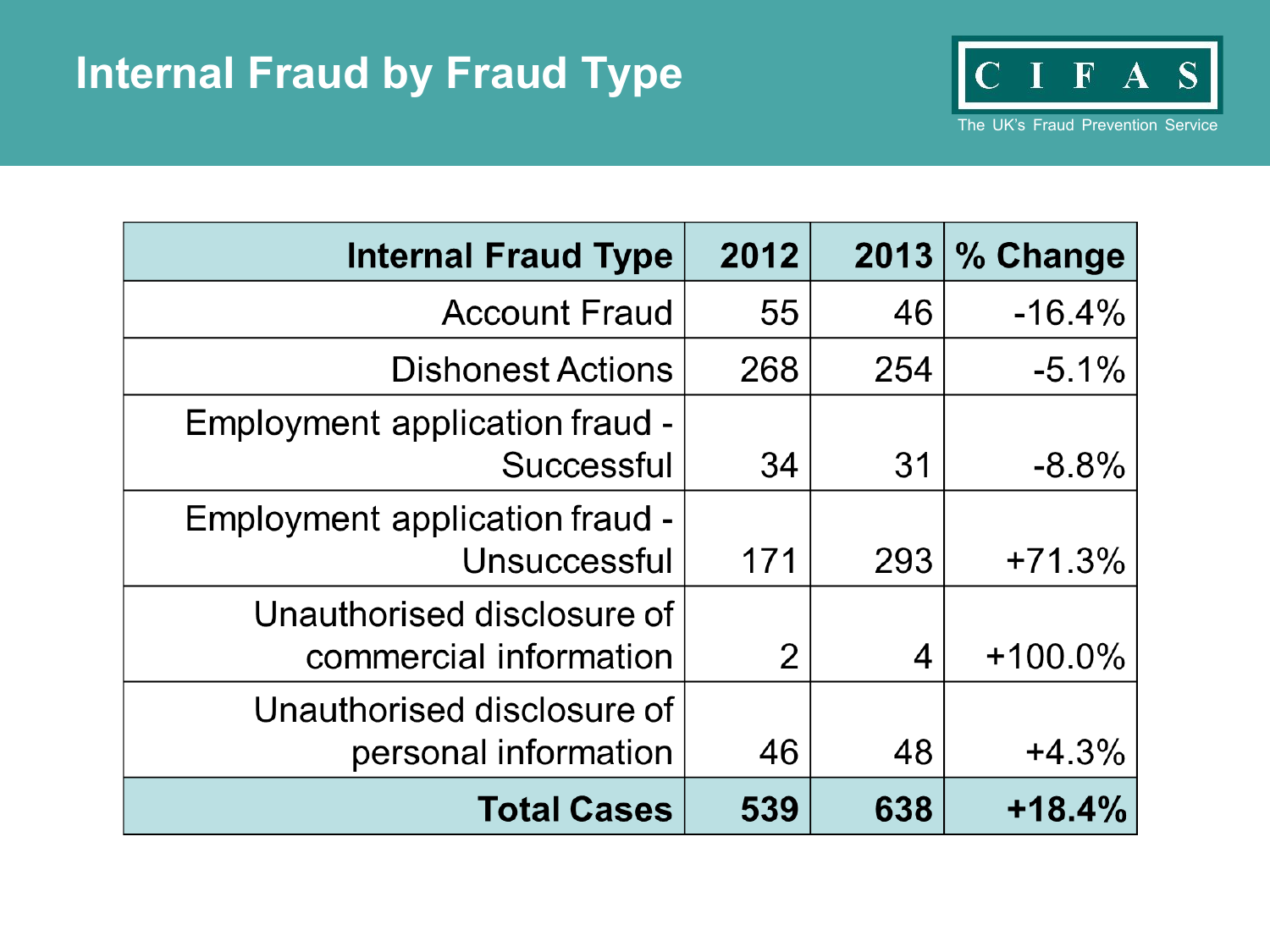#### **Employment Application Fraud**



- Total- 51% of all cases
- Increase of 58%
- Successful Application frauds dropped by 9%
- Concealments
	- Adverse credit history
	- Employment history
	- Unspent criminal convictions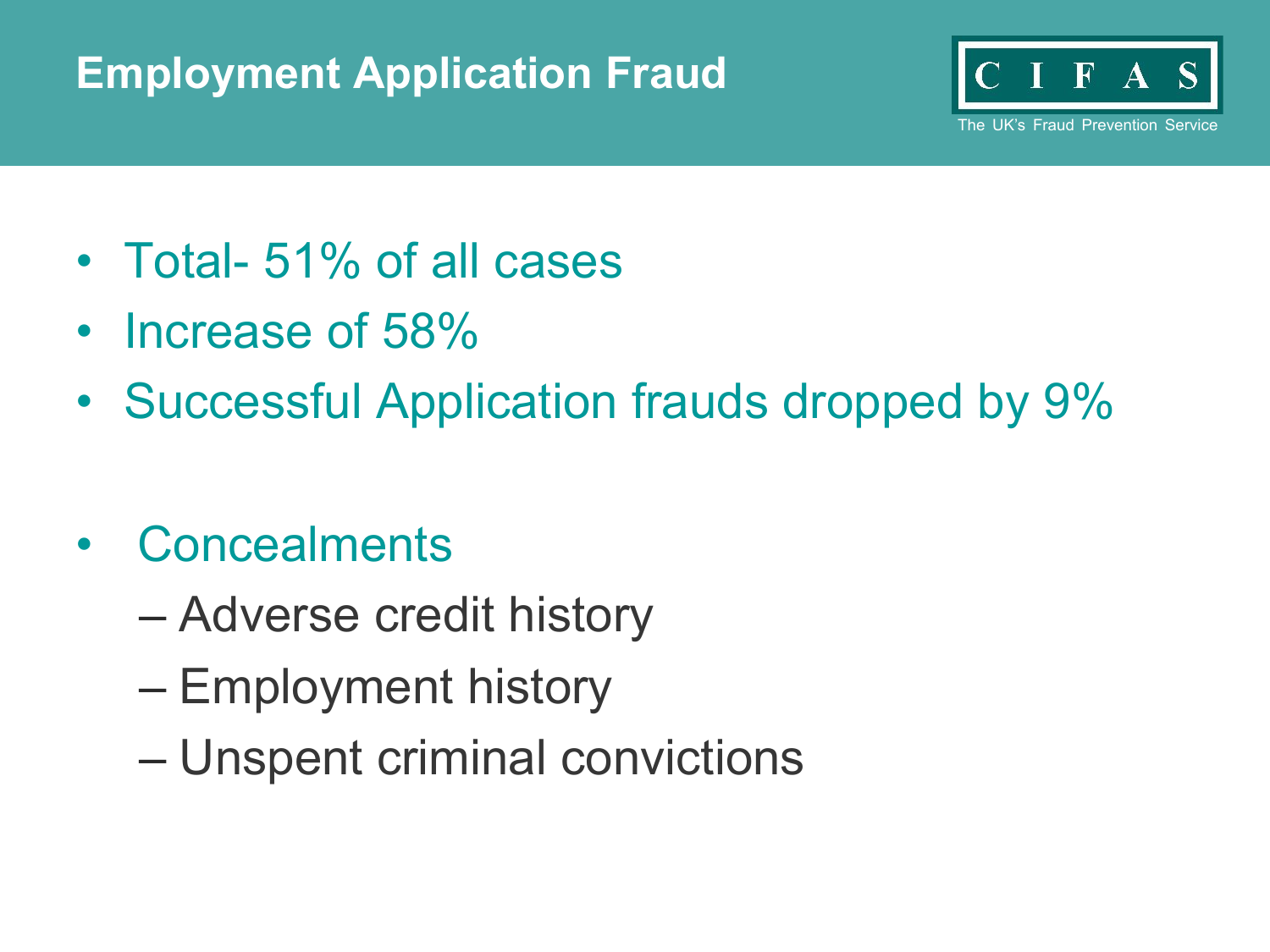#### **Dishonest Actions**



Dishonest Actions by Staff to Obtain a Benefit by Theft or Deception recorded on the Internal Fraud Database 2012-2013 Figure 4.2.1

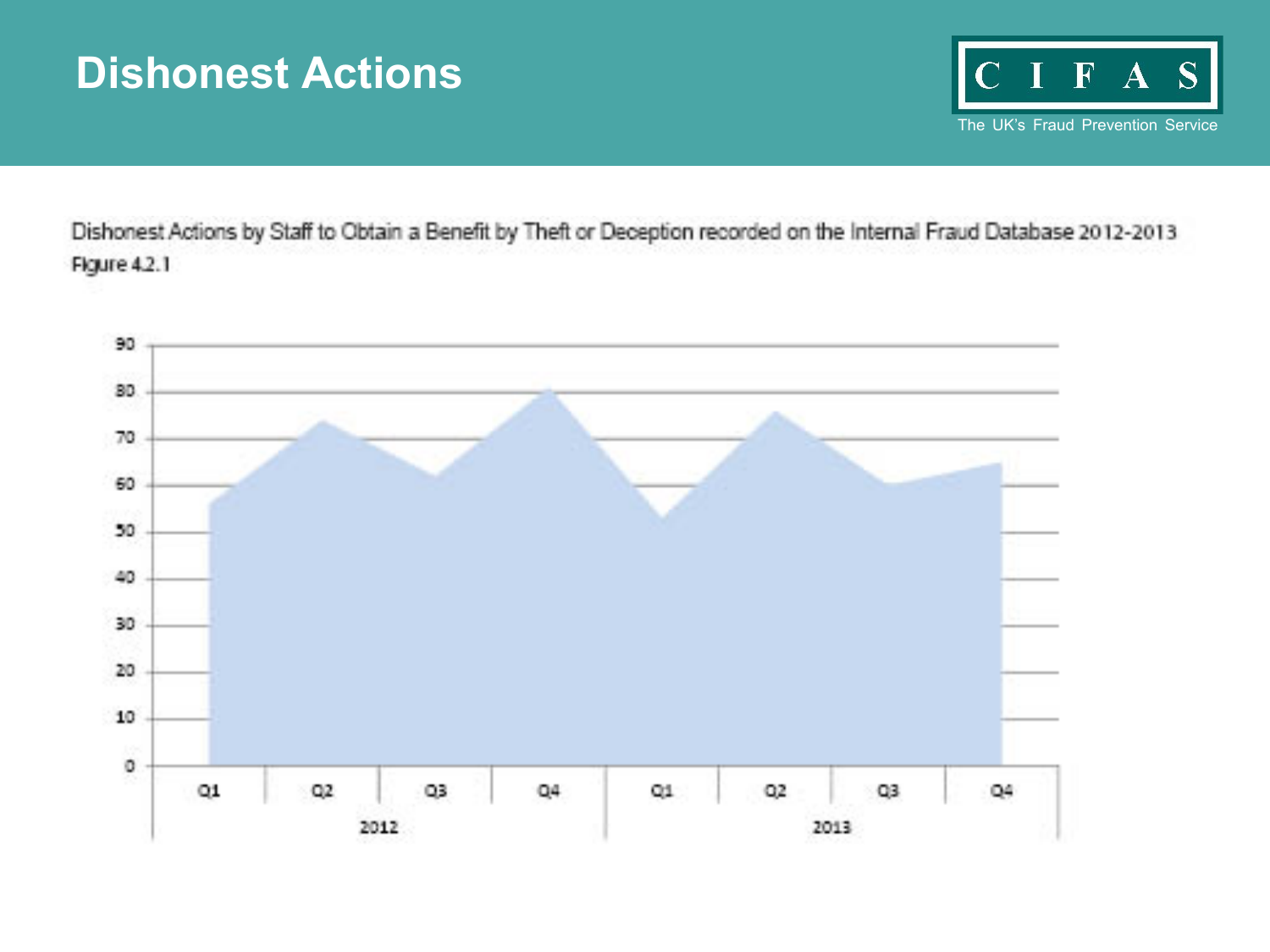#### **Dishonest Actions**



- Total- 40% of all cases
- Theft of cash
	- Customer- targeting elderly and vulnerable
	- Employer
- Manipulation of third party accounts
	- Helping friends or family
- Facilitating and perpetrating fraudulent applications
	- Pressure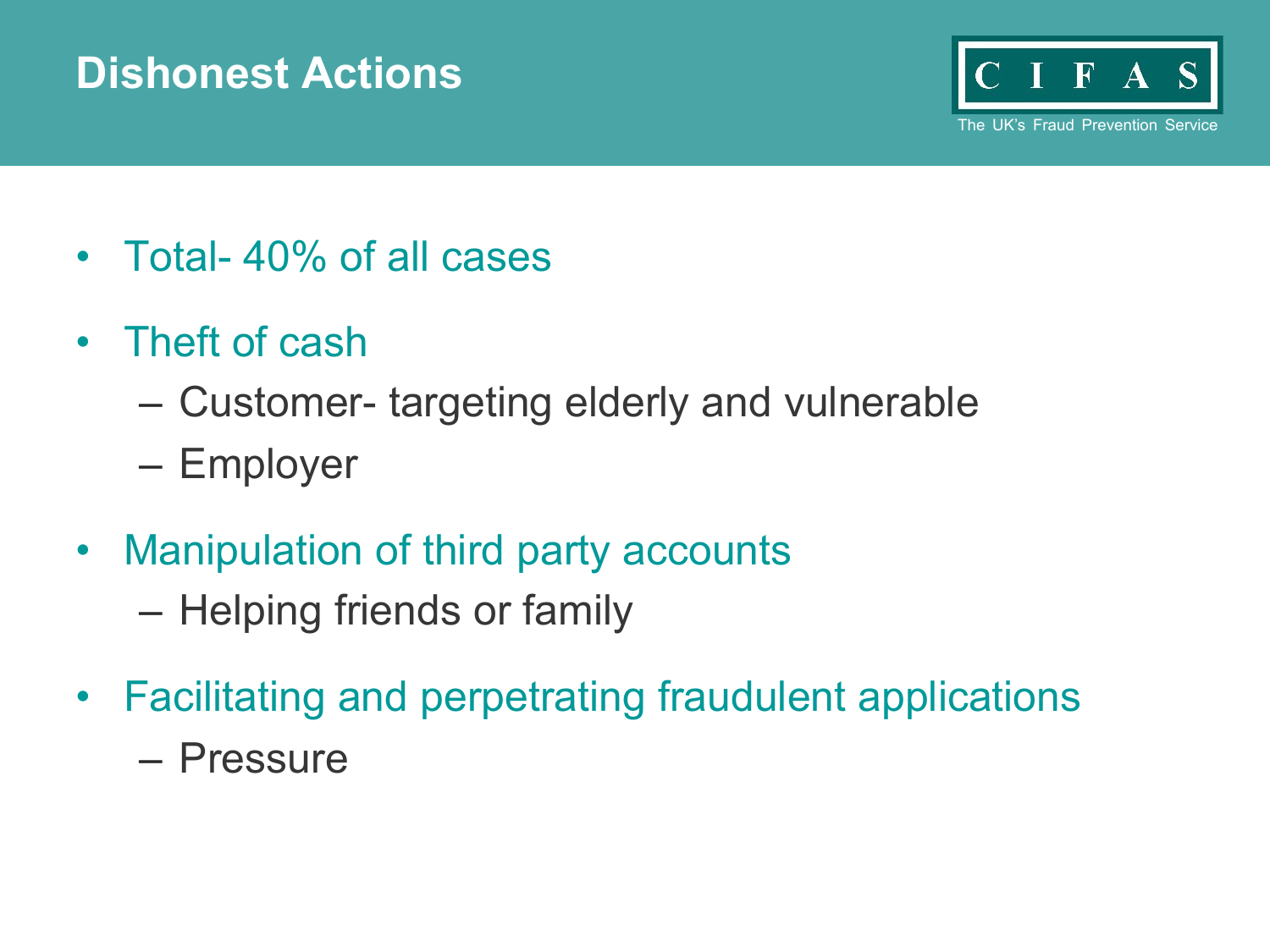



- Total- 7% of all cases
- Money laundering proceeds of crime through dormant bank accounts
- Transfers/ withdrawals to employee's account
- Less discovery by customers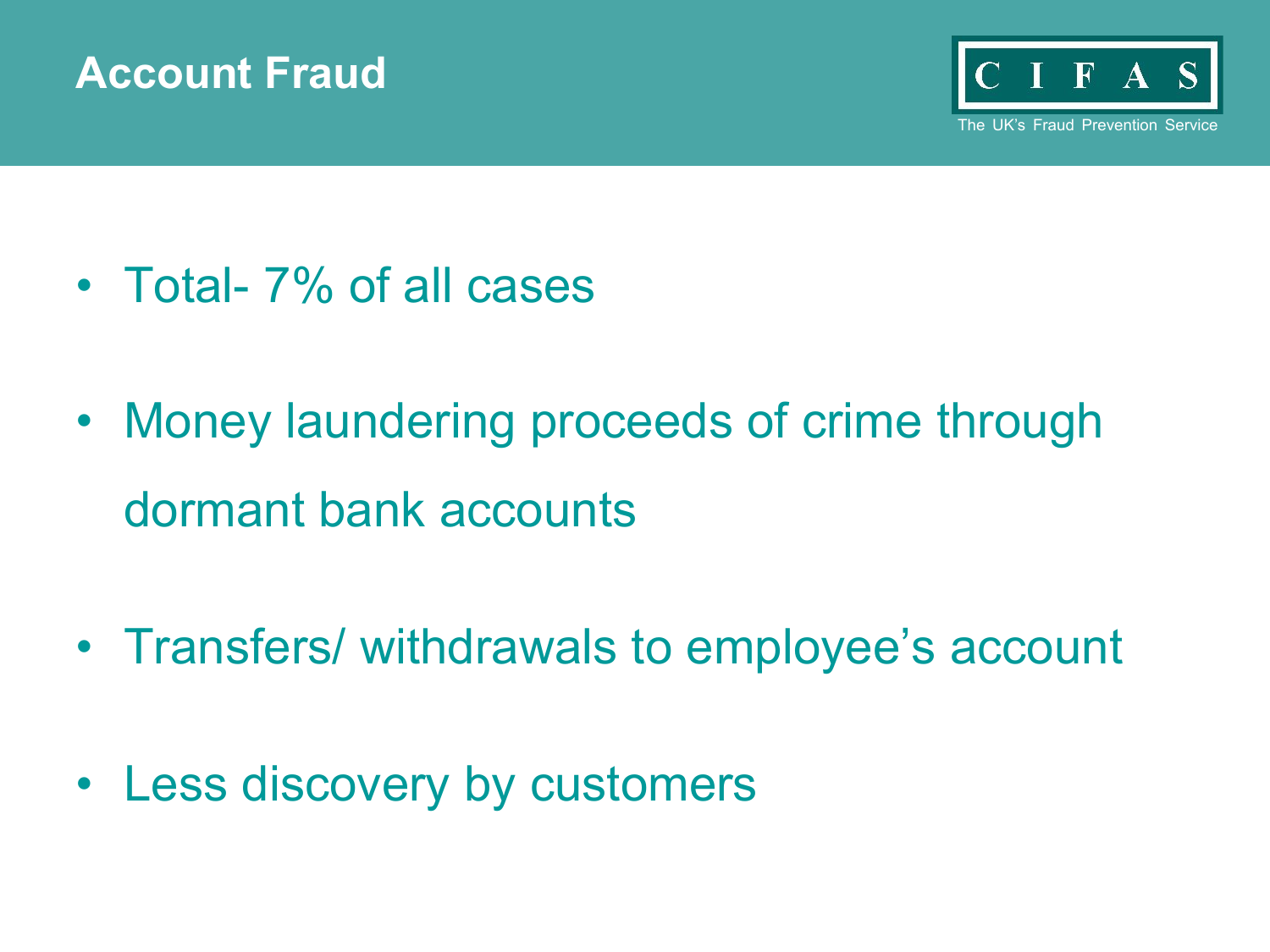**Unlawful obtaining or disclosure of personal/commercial data** 



- Total- 8% of all cases
- 8% Increase
- Identity crime linked
- Not just organised criminal approach
- Disclosure to third parties largest proportion
- Consistent low level reporting of commercial data theft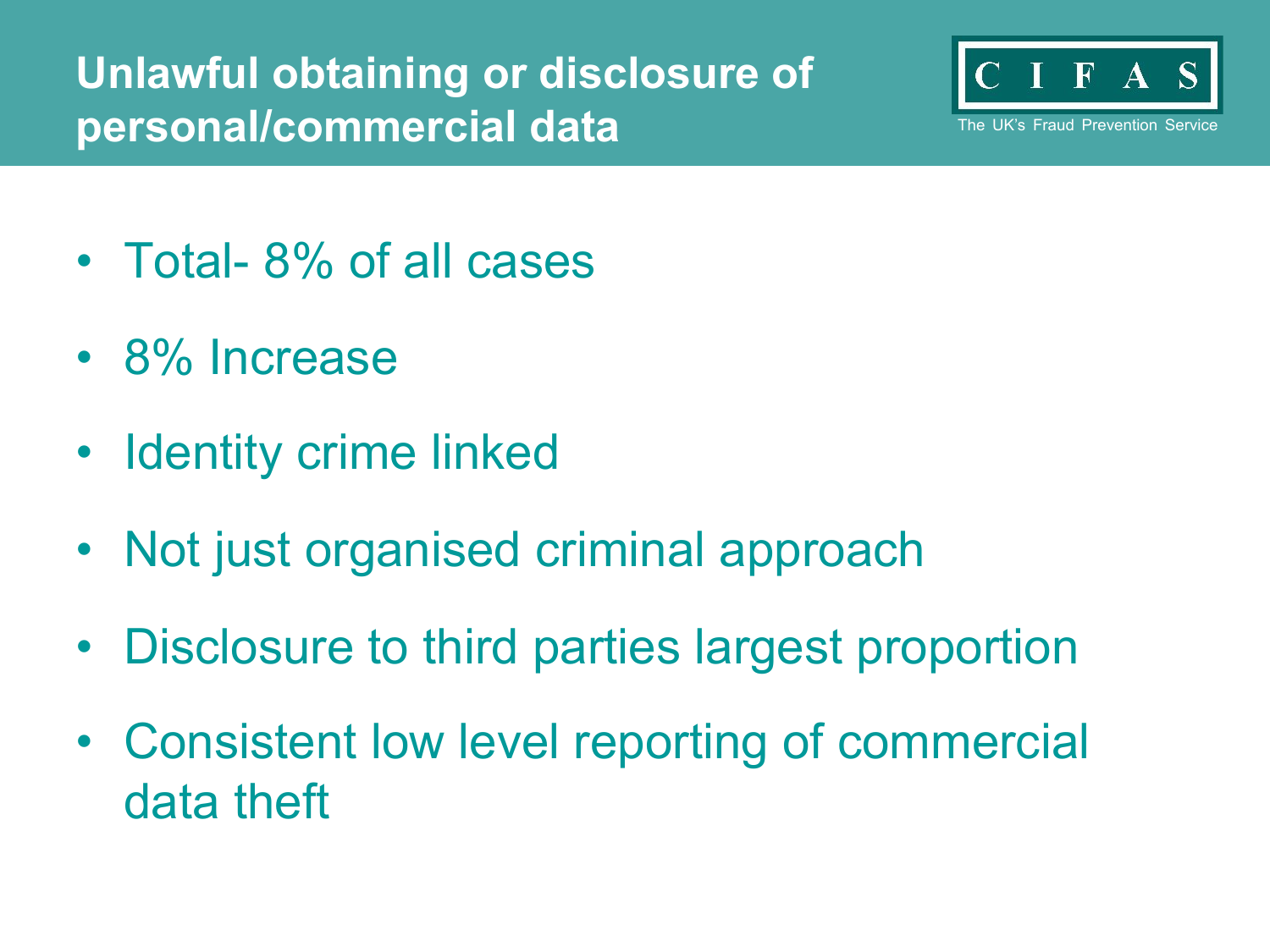#### **Demographic and employment- Age**



The UK's Fraud Prevention Service



Average age of internal fraudsters across the different fraud types Figure 5.1.1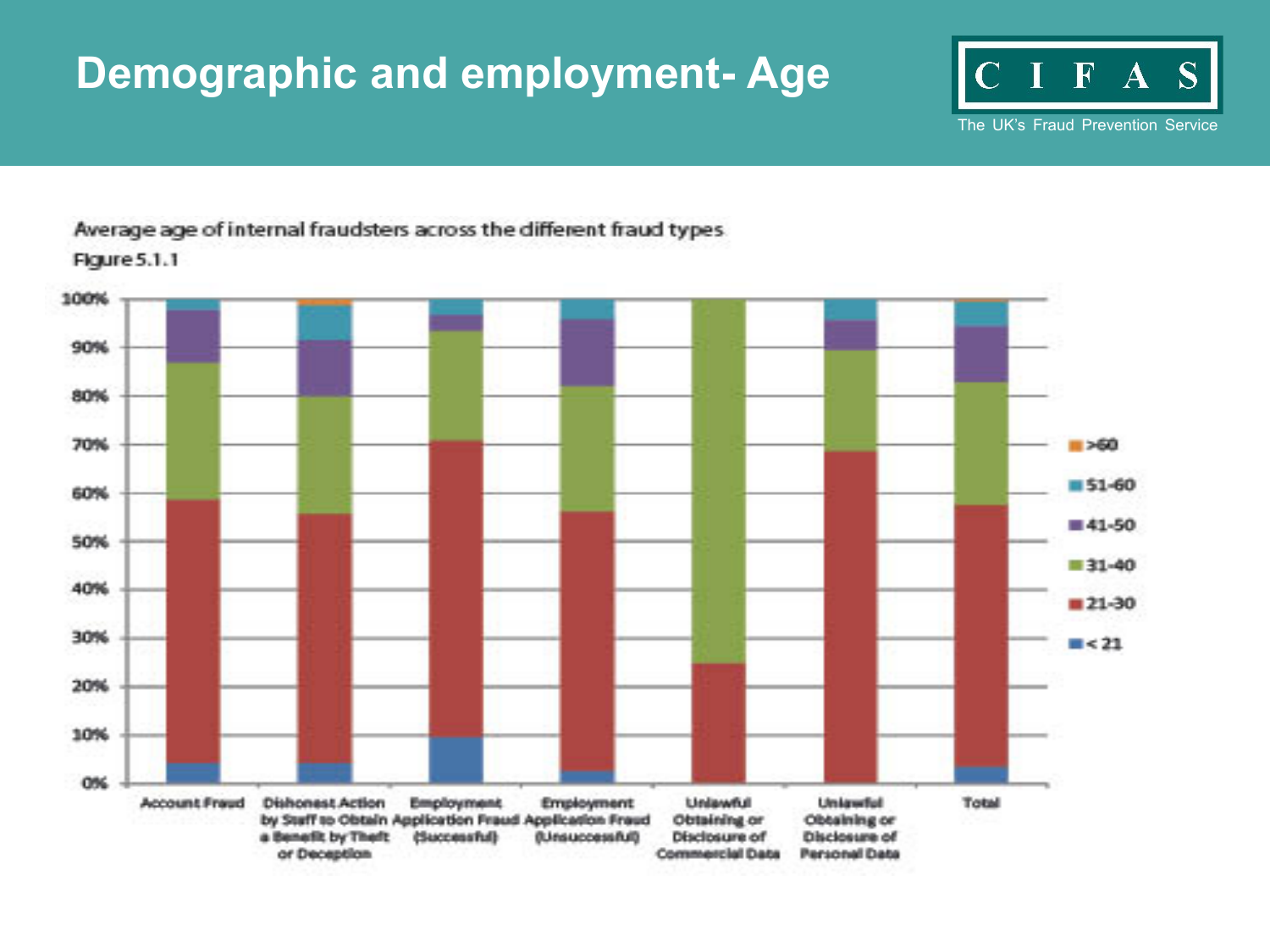#### **Demographics and employment - gender**



The UK's Fraud Prevention Service

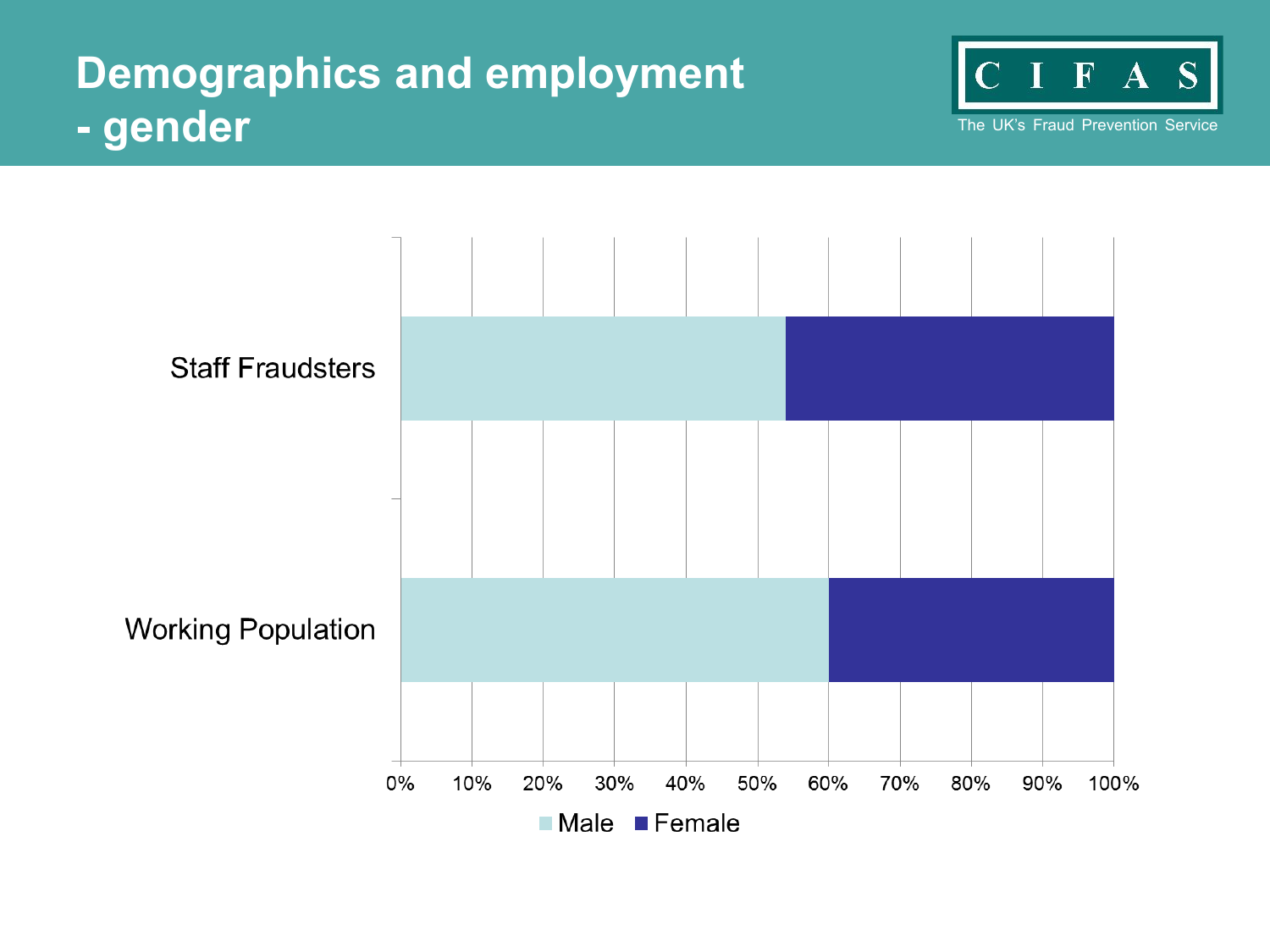

- Branches, Retail outlet/Store- 70%
	- 85% Account Frauds
	- 90% Data thefts
	- 74% Theft or deception
- Customer Contact Centres- 20%
	- 75% Data thefts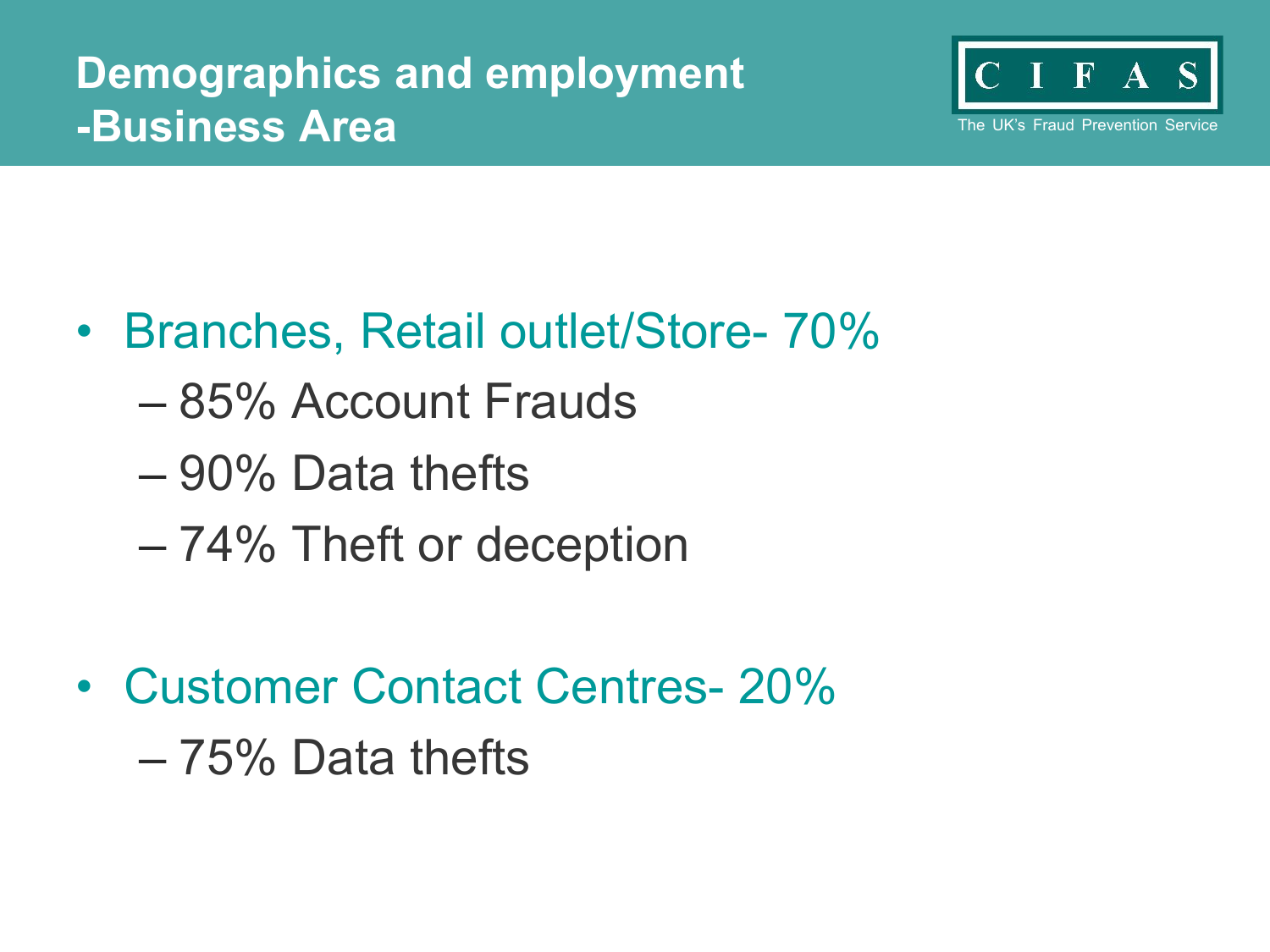#### **Demographics and employment -length of service**



The UK's Fraud Prevention Service

Average length of service for internal fraudsters by fraud type Rqure 5.4.1

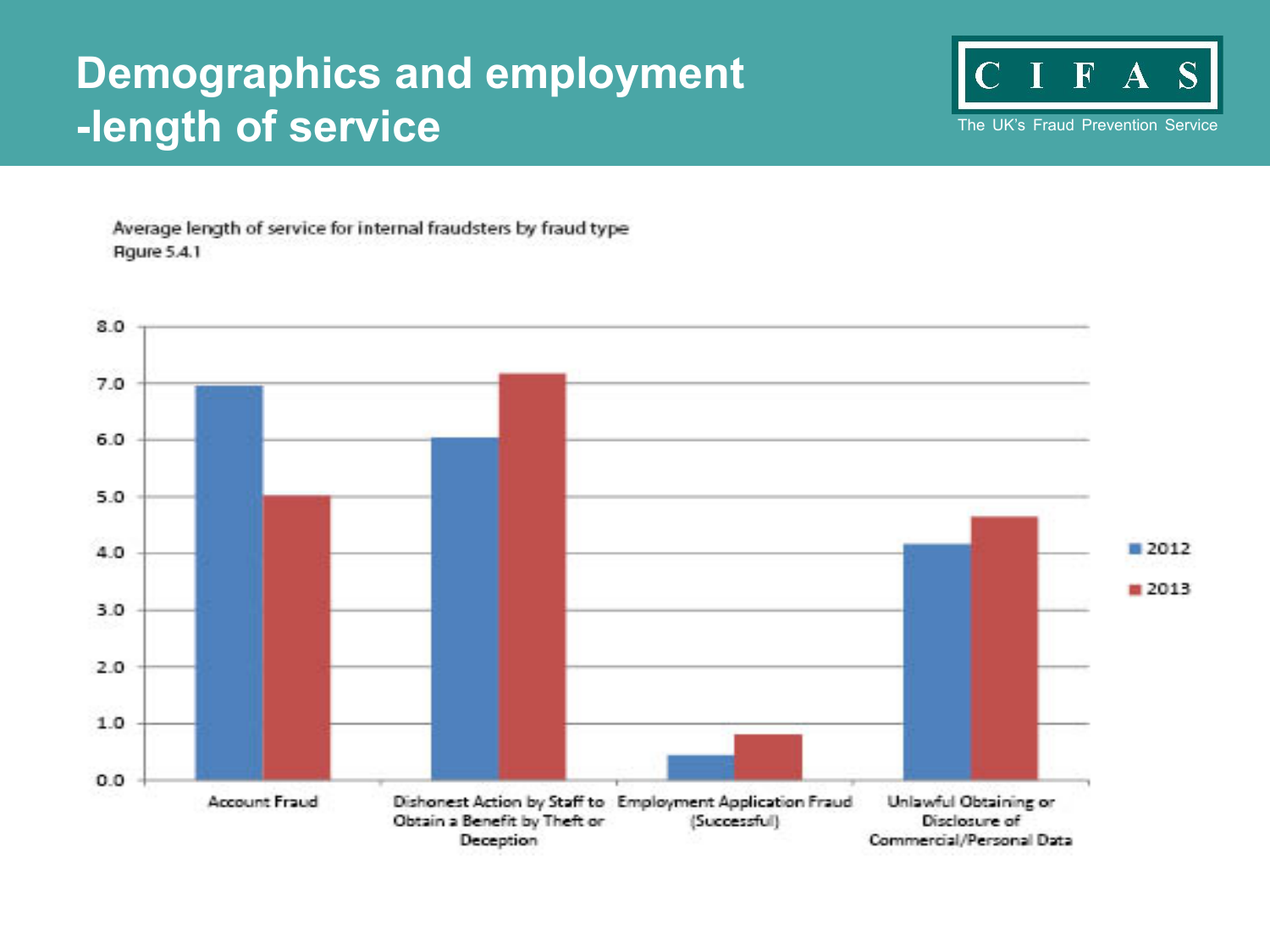#### **Identifying, Reporting and Convicting -means of discovery**



The UK's Fraud Prevention Service

| <b>Internal Controls</b> | 60% |
|--------------------------|-----|
| Customer                 | 21% |
| Staff/Whistleblower      | 11% |
| Other                    | 8%  |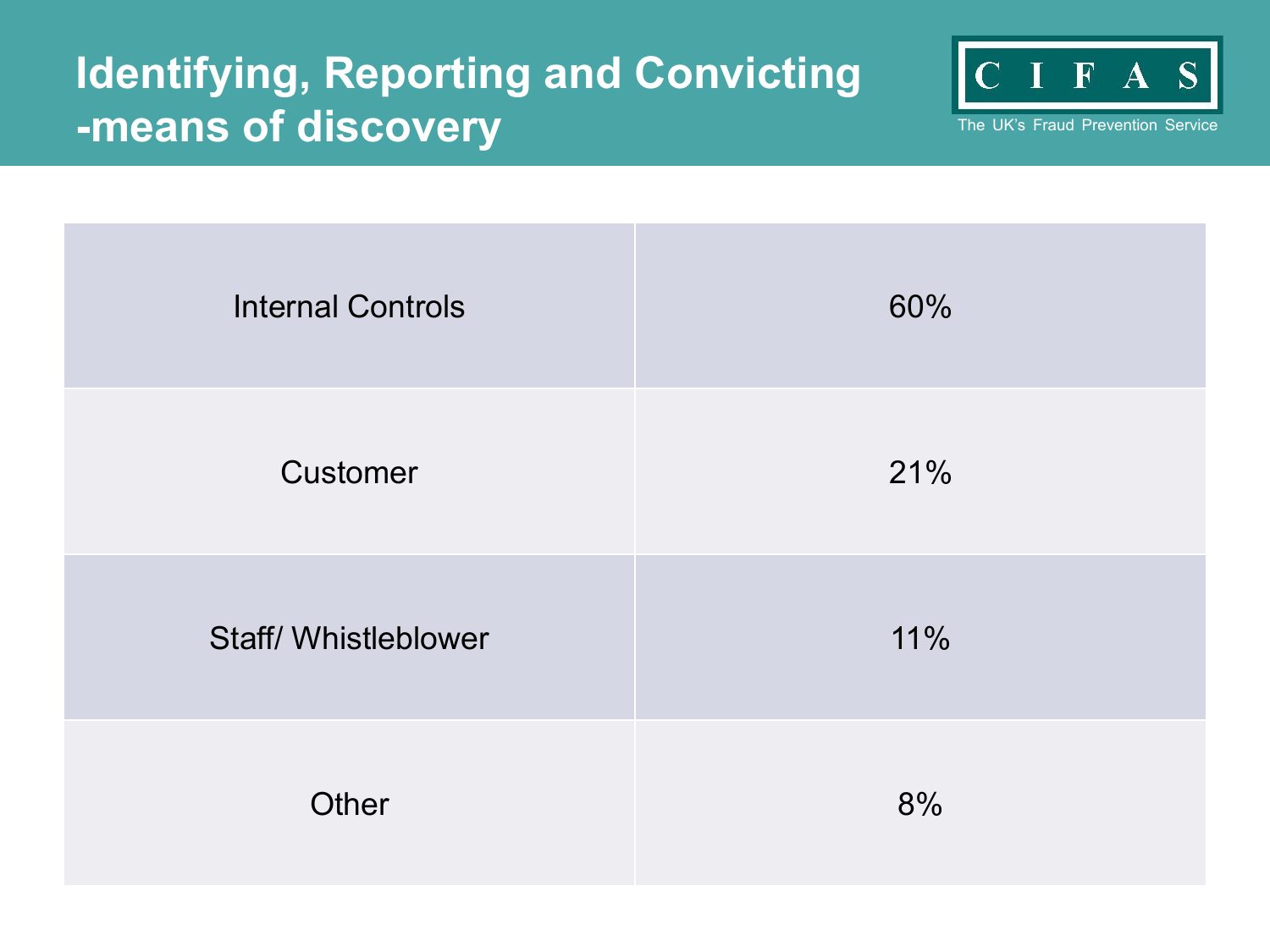#### **Identifying, Reporting and Convicting -reason for leaving**



The UK's Fraud Prevention Service

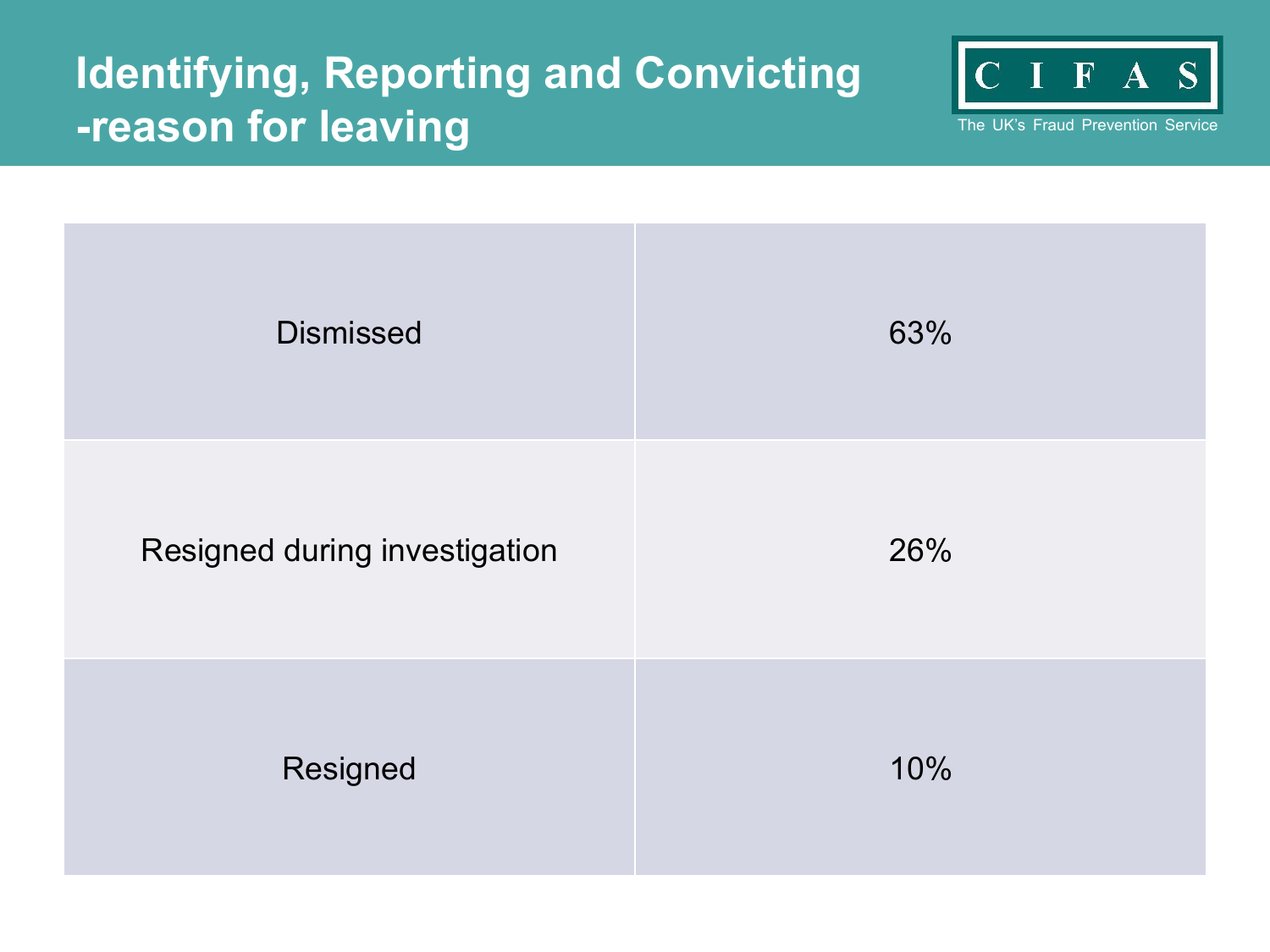# **Identifying, Reporting and Convicting**



The UK's Fraud Prevention Service

- Reported to the police
	- $-$  <sup>1</sup>/<sub>4</sub> of all cases
	- Account Frauds- 59%
	- Dishonest Actions- 48%
- Convictions

– 40% of cases reported to law enforcement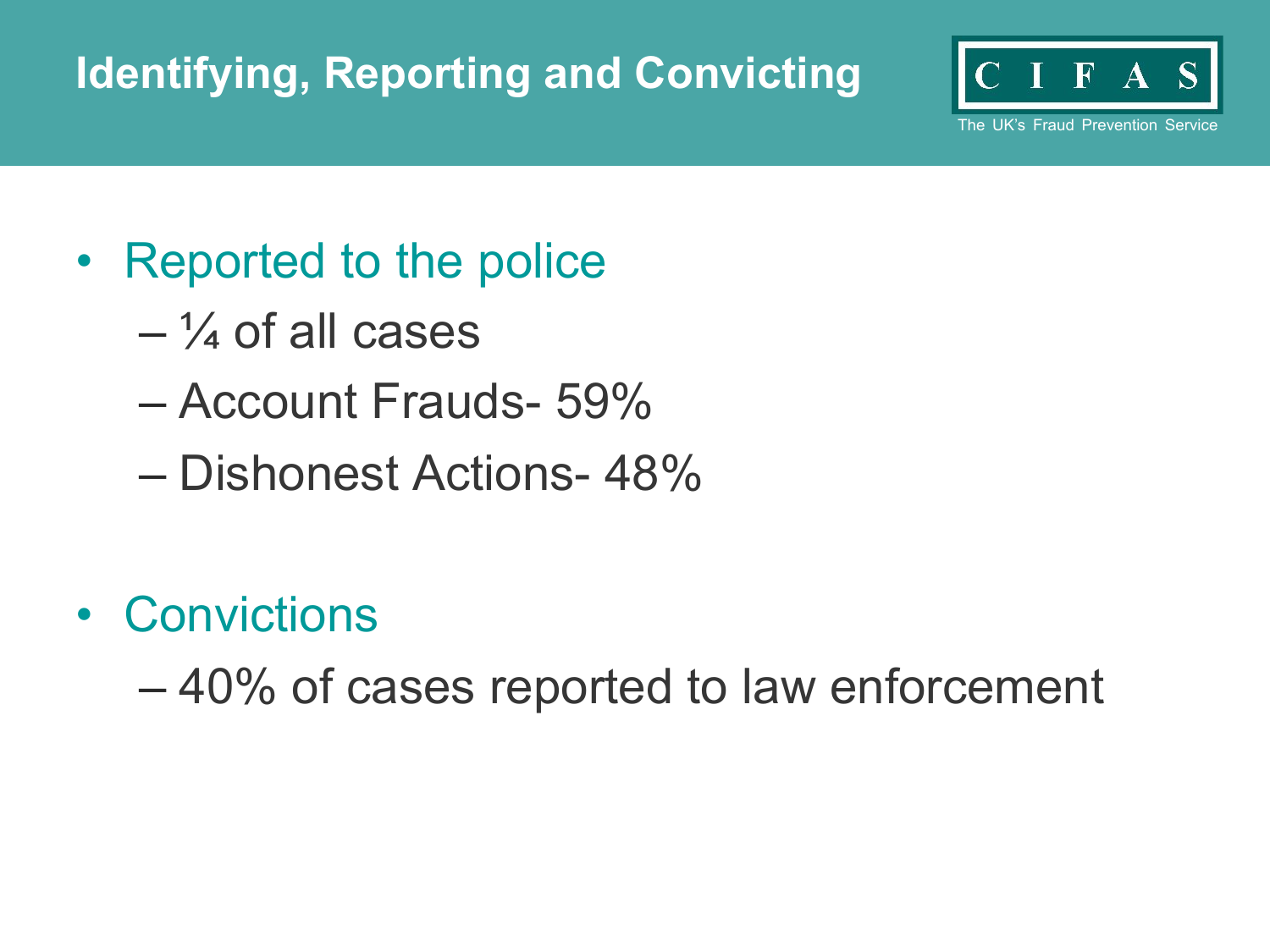## **What are the motivations?**



# • Links to organised crime

- Approaches for customer data
- Placed with the sole purpose of committing fraud
- Way to raise funds for other criminal actions
- Greed
	- Employment application fraud
	- Theft
- Need
	- Debts
	- Addiction
- Peer pressure/ revenge/ ego?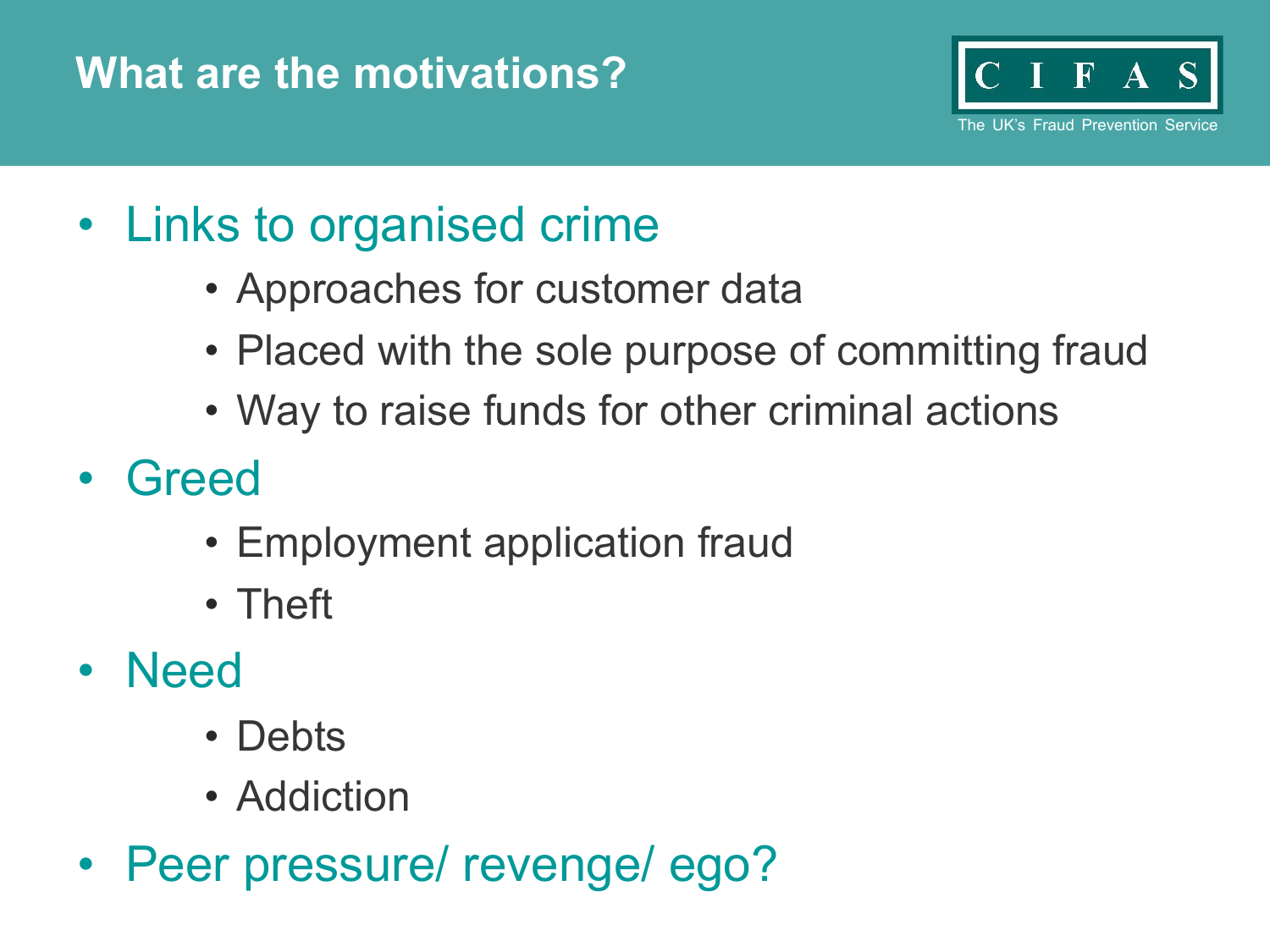#### **Steps to combat internal fraud**



The UK's Fraud Prevention Service

# $\triangleright$  Data sharing

# ! Interaction between HR, Fraud, Risk and Information Security depts.

 $\triangleright$  Internal controls

 $\triangleright$  Staff awareness and training